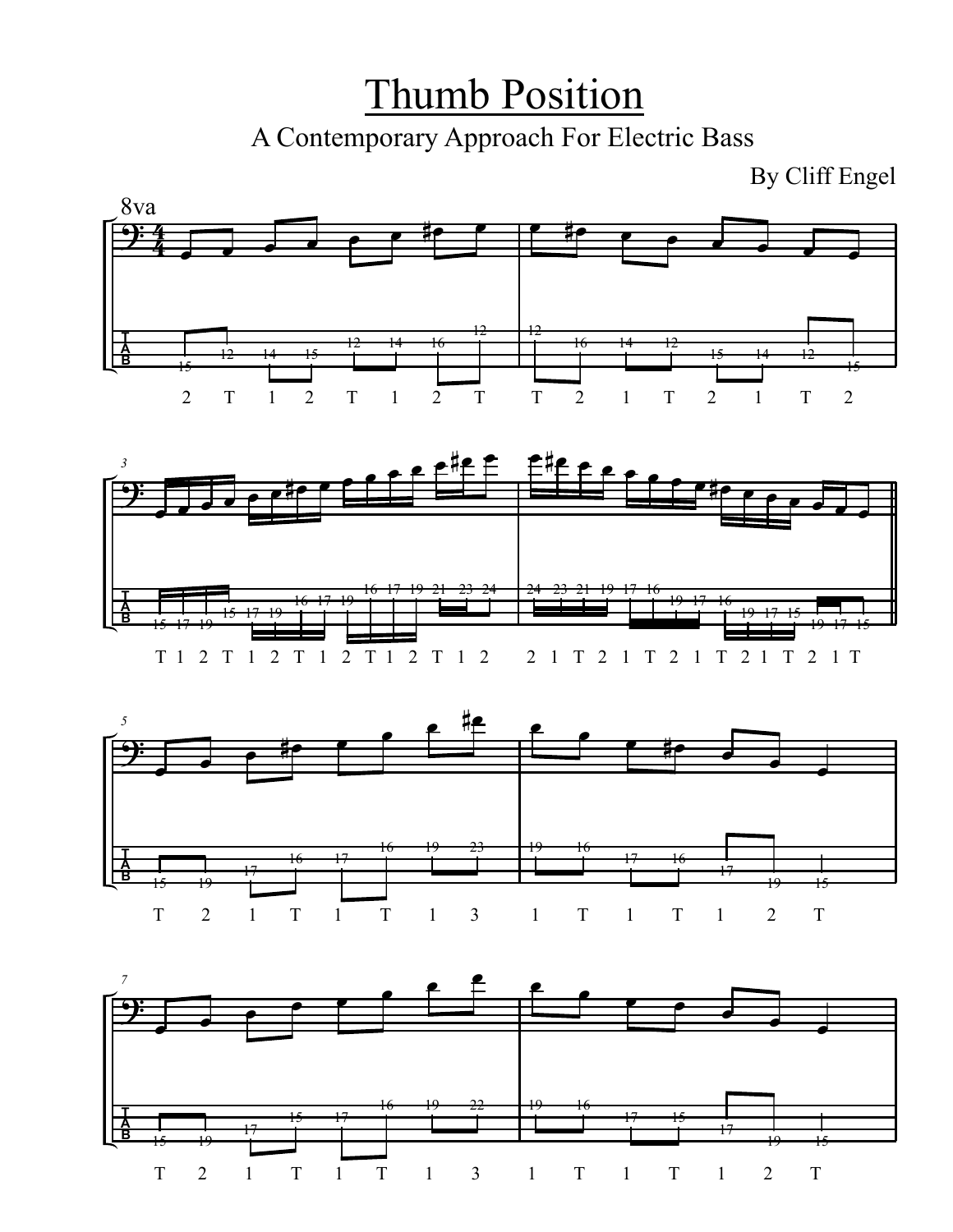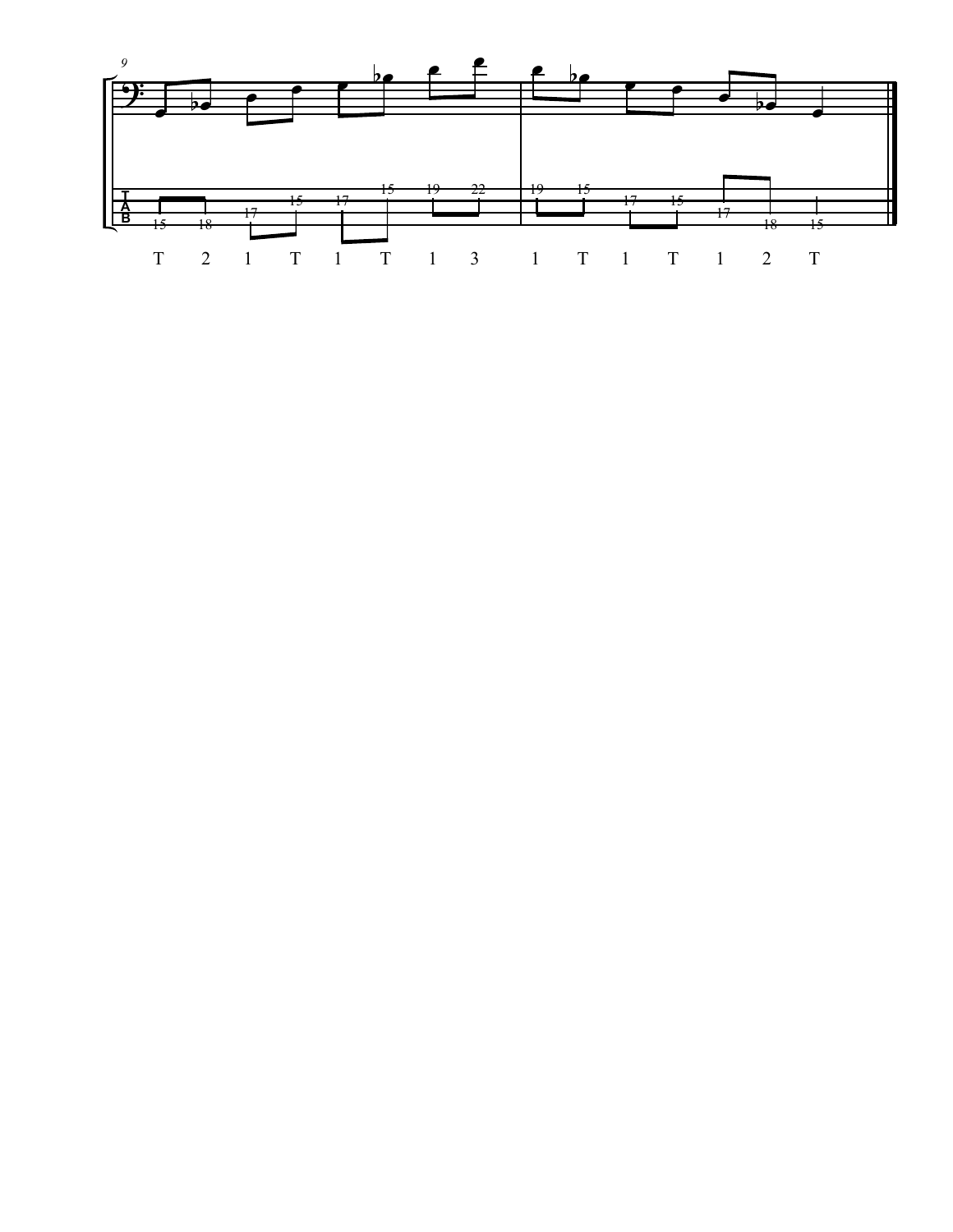Acoustic upright bassists have been utilizing a technique called thumb position for centuries, primarily as a necessity to access the notes located on the upper half of the upright bass. By simply placing the thumb on the fingerboard, an upright player can achieve easy access to the highest registers on the bass. Although the electric bass is a considerably younger instrument as compared to its upright predecessor, the electric bass and the techniques employed by electric bassists have advanced at a much quicker pace than that of the upright bass. Yet, it has only been within the last decade or so that electric bassists have begun to incorporate the very applicable technique of thumb position into their playing. Two electric bassists who have become widely recognized for their thumb position techniques are virtuosos Brian Bromberg and Steve Bailey. In this lesson, we are going to borrow the concept of thumb position from acoustic upright bassists and apply this technique to electric bass.

There are numerous benefits to be gained with thumb position on electric bass. By incorporating thumb position in the upper registers, even bassists with relatively small hands can span two octaves or more without shifting out of position, something that would be physically impossible with standard fretting technique. With thumb position, the fretting hand can cover a wider interval distance from a much more relaxed position. Now, the electric bassist can play artificial harmonics and extended voicings including double, triple, and even quadruple-stops on the bass with ease. Thumb position on electric bass can prove to be exceptionally beneficial to those bassists who play instruments with shallow cutaways which limit access to the very uppermost notes.

From a technical point of view, thumb position is easy to learn and apply to almost any musical situation on electric bass. To play in thumb position, simply place the fretting hand thumb across the strings, similar to standard technique, while fretting the notes on the side of the thumb with the part between the first joint and thumbnail. The index, middle, ring, and pinky fingers should all remain slightly curved, while not collapsing and bending inwards, when fretting notes within close positions. When lines or chordal-based material of compound interval distances require more of an open position with the fretting hand, the fingers will fret notes with less curvature and make contact with the strings on more of the ball rather than near the tip. Unlike upright players who must deal with a much longer string length and a much more physically demanding instrument as a whole, electric bassists can also easily employ the third and fourth fingers on the fretting hand in thumb position. In thumb position, electric bassists now have five digits on their fretting hand to utilize if necessary.

Above you will find a set of basic exercises to get you started with playing in thumb position. The notation found in the bass clef is to be played one octave higher than notated. Tablature has been included for reference to position on the fretboard, and suggested fingerings are located underneath the tablature. Keep in mind that these are only a few of the almost limitless examples and fingerings you could apply with the thumb position concept. Experiment with as many of the alternate fingerings as possible. First, there are two versions of the G Major scale, in both one and two octaves. Then, there are G Major 7 (GMaj7), G Dominant 7 (G7), and G Minor 7 (Gm7) two-octave arpeggios. After internalizing these exercises, apply this concept to everything else you already know how to play with standard technique including scales, arpeggios, and so on. You are only limited by your imagination!